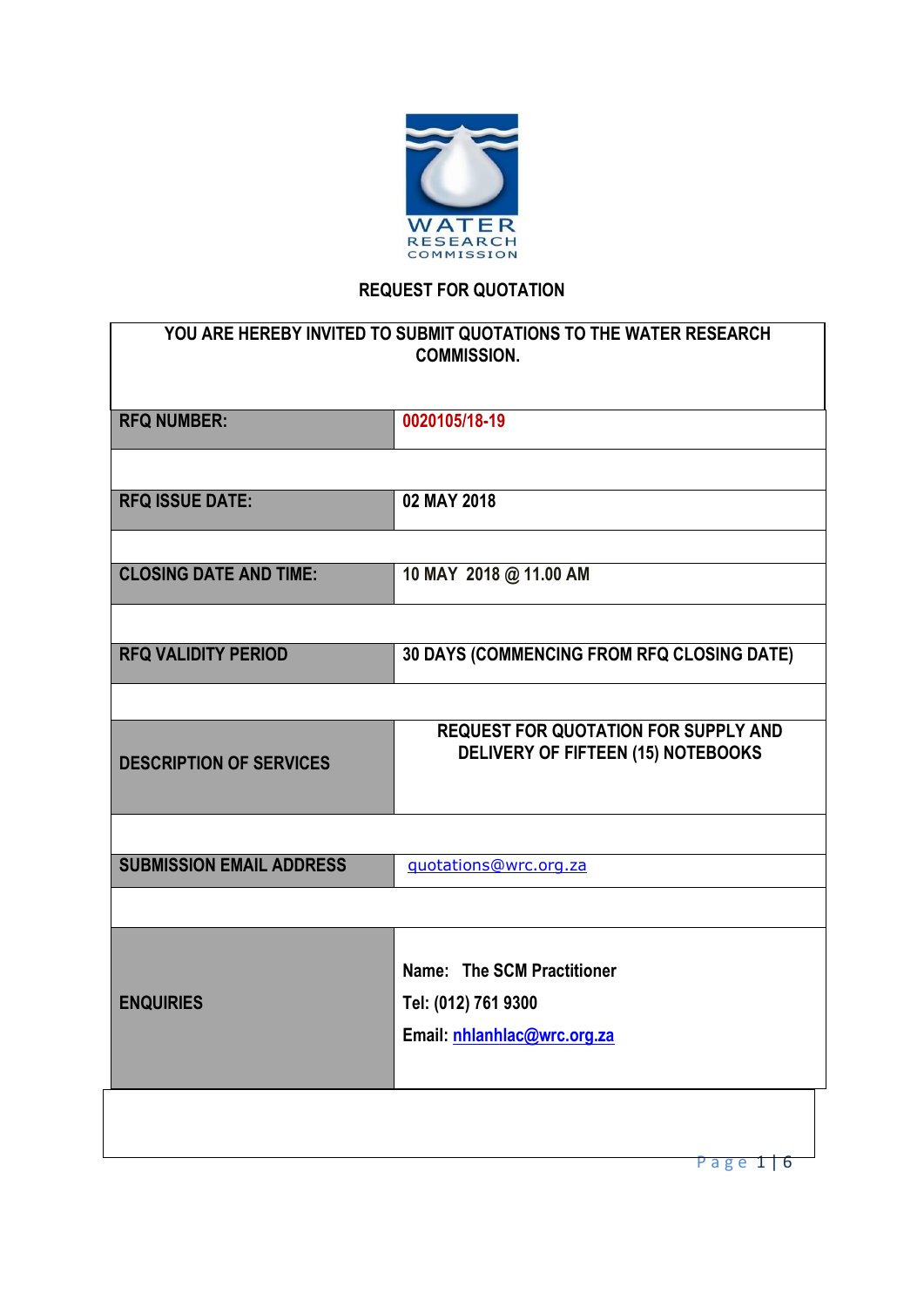| <b>COMPANY REGISTRATION</b> |
|-----------------------------|
|                             |
|                             |
|                             |
|                             |
|                             |
|                             |
|                             |
|                             |
|                             |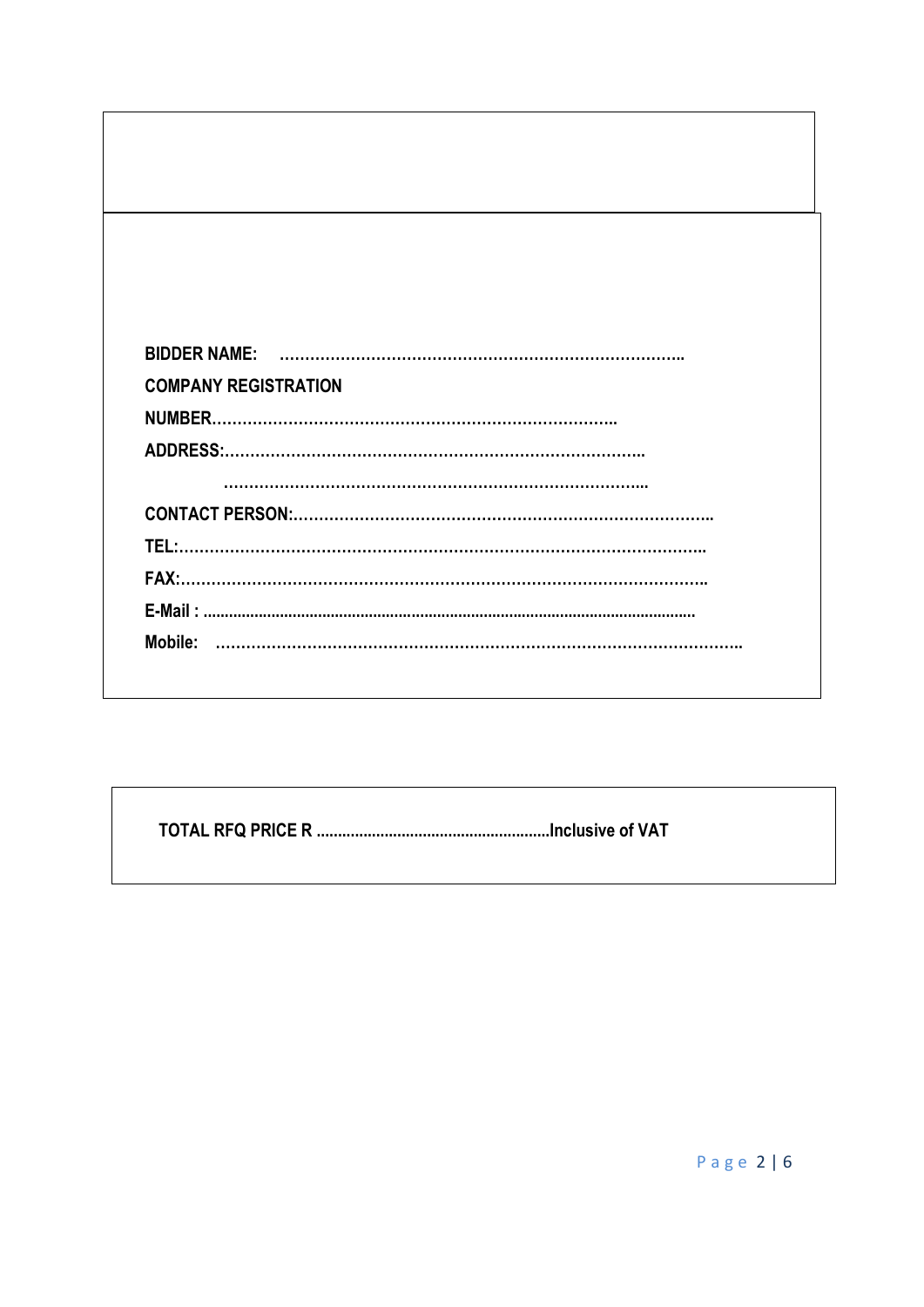## **SPECIFICATION FOR SUPPLY AND DELIVERY OF FIFTEEN (15) NOTEBOOKS**

## **1. BACKGROUND**

The Water Research Commission ("WRC") is listed as a Schedule 3A public entity that operates and accounts for its activities in accordance with the Public Finance Management Act (PFMA) Act No 1 of 1999 as amended.

## **2. REQUIREMENT**

The WRC requires **fifteen (15) notebooks** as per the specification below. The supplier must have stock of the items and have the ability to deliver **within five (5) working days** from receipt of order

## **Technical Specifications:**

- Latitude 5590/Core i5-8250U/8GB/256GB SSD/15.6" FHD/Intel UHD 620/SmtCd/Cam & Mic/WLAN + BT/Backlit Kb/3 Cell/W10Pro/
- Intel Core i5-8250U (6M Cache, 1.6GHz)
- 256GB SSD M.2
- Backlit keyboard
- 15.6" FHD (1920 x1080)
- Intel UHD 620 graphics
- Windows 10 Pro (64bit) English,
- Intel DualBand WirelessAC 8265 Wi-Fi + BT,
- 4.2 Wireless Card (2x2)
- 2MP Webcam:
- HDMI;
- USB Type C,
- 3 Year Next Business Day,
- Onboard 3G/4G

#### **Additional Options**

- Dell 8GB Certified Memory Module
- Dell Wireless Keyboard and Mouse-KM636- US International {QWERTY)
- Targus Campus Backpack
- Dell Dock- WD15 with 130W Adapter
- Dell19 Monitor E1916H 47CM 18.51NCH Black SAF 3YR NBD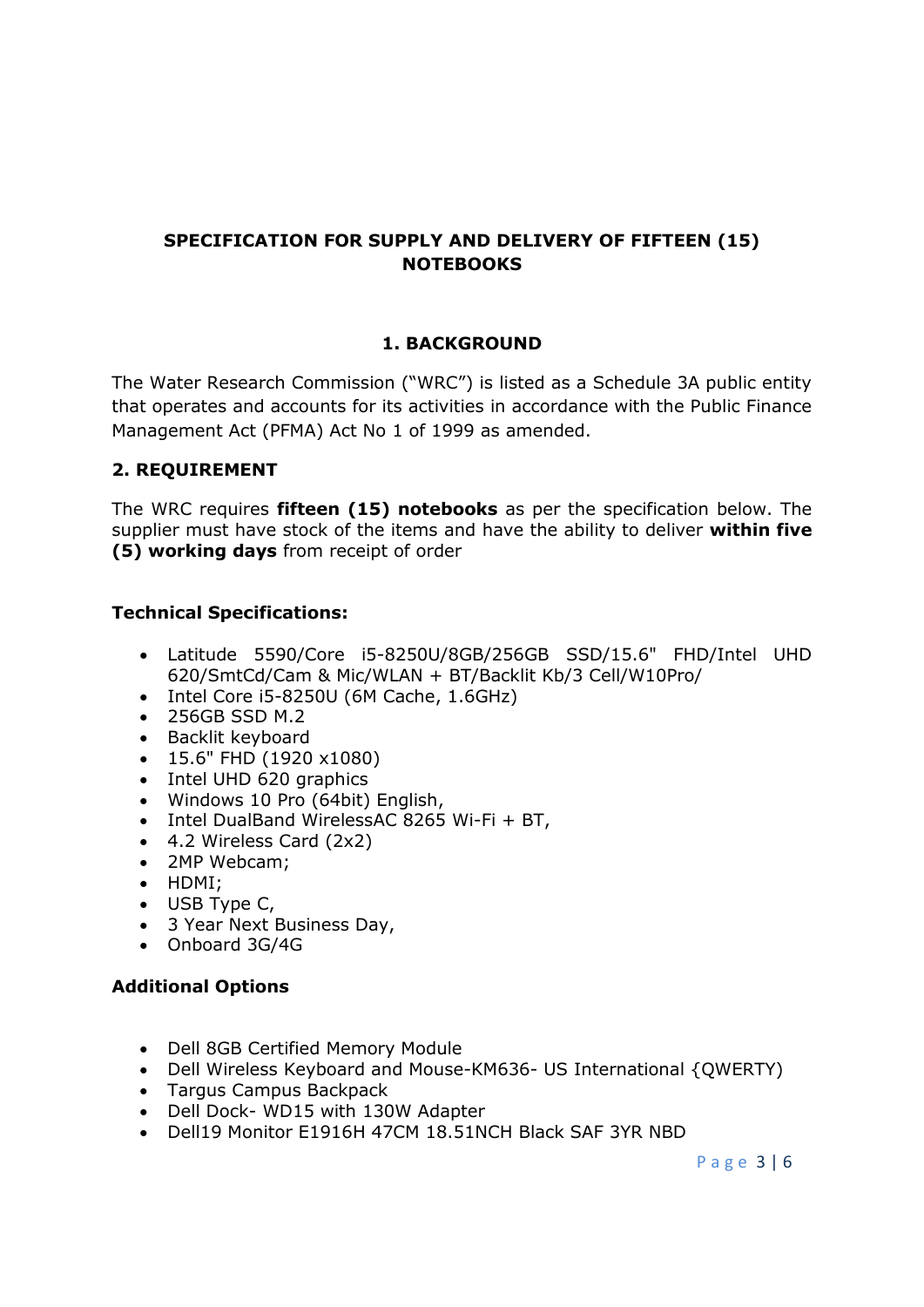## **3. INFORMATION SESSION**

None

## **4. PERIOD / DURATION OF PROJECT / ASSIGNMENT**

Once off procurement

#### **5. PAYMENT**

WRC will be invoiced and pay after the service has been rendered

#### **6. PREFERENTIAL PROCUREMENT POINTS ALLOCATION**

The Preferential Procurement Regulations points to be allocated to this RFQ is: **80/20**

## **7. EVALUATION CRITERIA**

The RFQ will be evaluated in accordance with the PPPFA 80/20 principle

#### **8. PRICING**

The RFQ will be evaluated in terms of the Preferential Procurement Regulations (2011).

|   | . .                              | ັ                        |              |              |
|---|----------------------------------|--------------------------|--------------|--------------|
| # | <b>Items/Service Description</b> | <b>Unit</b><br><b>or</b> | <b>Price</b> | <b>Total</b> |
|   |                                  |                          |              |              |
|   |                                  |                          |              |              |
|   |                                  |                          |              |              |
|   |                                  |                          |              |              |
|   |                                  |                          |              |              |
|   |                                  |                          |              |              |
|   | <b>Total Vat Excl</b>            |                          |              |              |
|   |                                  |                          |              |              |
|   | <b>VAT</b>                       |                          |              |              |

Bidders to provide a VAT inclusive pricing.

**Total VAT Incl**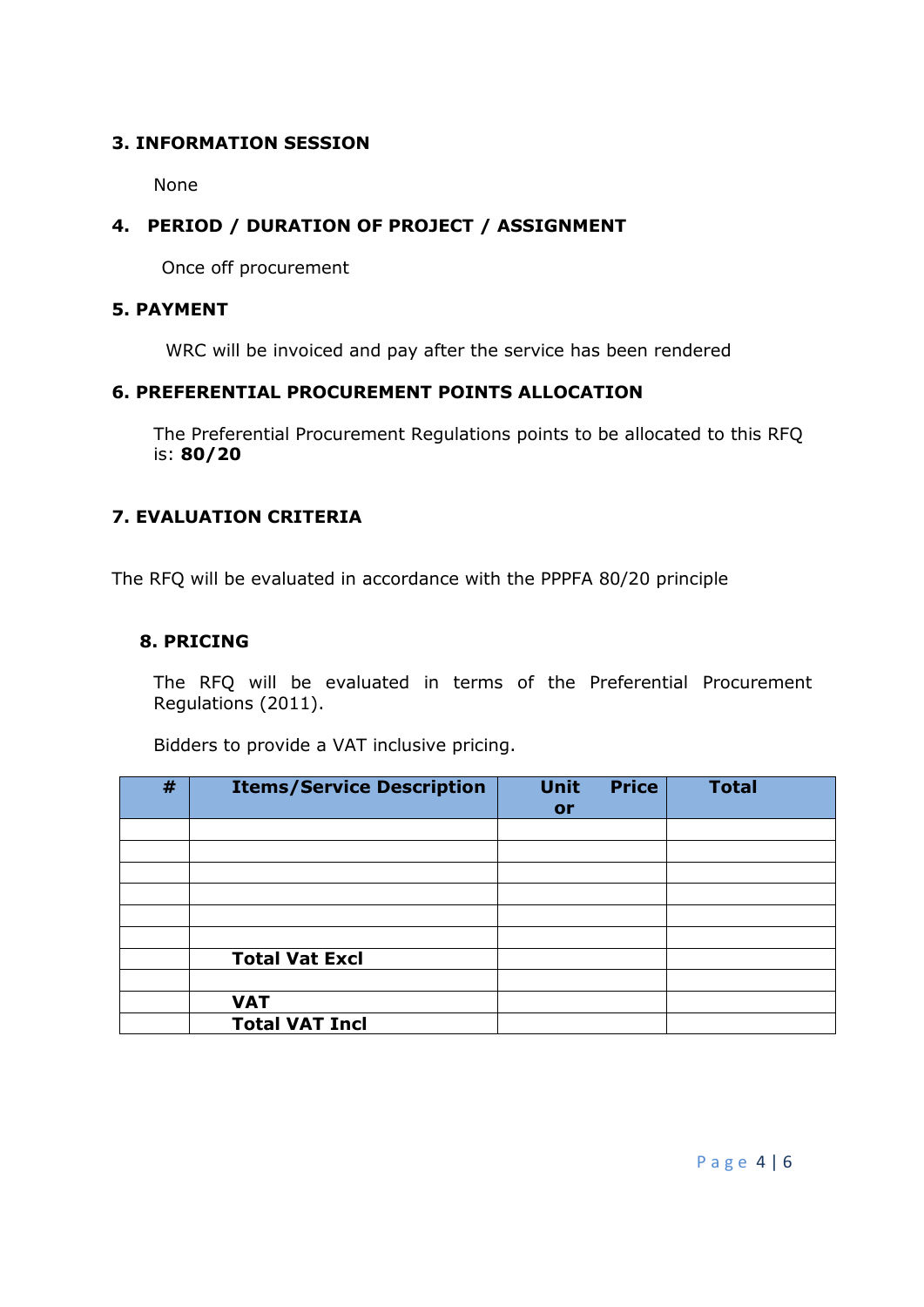#### **9. STANDARD CONDITIONS OF THE TENDER**

- i. **Bidders must complete SBD 4, SBD 6.1, SBD 8 and SBD 9 if their quote exceeds R30 000;**
- ii. Bidders must also submit a **valid and tax clearance certificate**; and a **valid B-BBEE certificate** (original or certified copy) to the WRC offices prior to the closing date, if the WRC is not already in possession of these certificates;
- iii. If not registered on our supplier database, WRC Supplier application form must be completed and signed (copy attached)
- iv. It is the responsibility of prospective bidders to ensure that all bid documents are submitted before the closing time and date of the tender;
- v. The WRC reserves the right to award or not to award this contract;
- vi. The WRC ill enter into a formal contract with one successful bidders;
- vii. The WRC reserves the right to terminate the contract should the performance of the service provider be unsatisfactory;
- viii. Bids received after closing time and date will be classified as **LATE** and will **NOT** be considered;
- ix. Although adequate thought has been given in the drafting of this document, errors may occur which the WRC will not be responsible for;
- x. Any change of information provided in the tender document that may affect delivery of the service should be brought to the WRC's attention as soon as possible. Failure to comply with this may result in the contract being terminated;
- xi. Service providers presenting information intentionally incorrectly or fraudulently will be disqualified;
- xii. Service providers who have been declared insolvent and wish to do business with the WRC must have been rehabilitated and provide the necessary proof thereof;
- xiii. The WRC reserves the right to award, cancel or partially award this contract.
- xiv. The National Treasury General Conditions of Contract will be applicable to this RFQ/P (available on the National Treasury website);